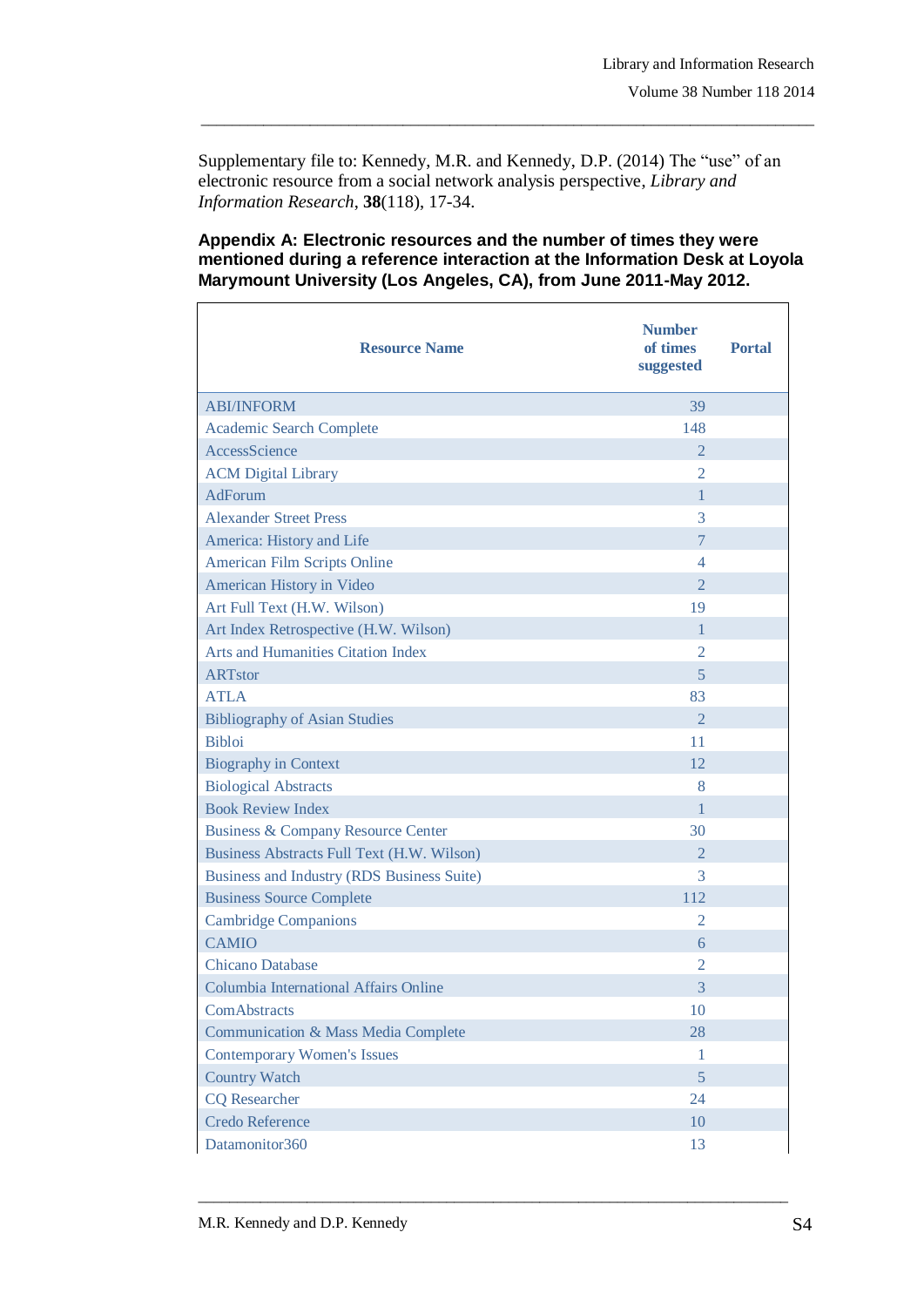Volume 38 Number 118 2014

| Dissertation Abstracts/ProQuest Dissertations & Abstracts | 23             |        |
|-----------------------------------------------------------|----------------|--------|
| ebrary                                                    | 36             |        |
| <b>EBSCO</b>                                              | 42             |        |
| EconLit                                                   | $\mathbf{1}$   |        |
| Education Full Text (H.W. Wilson)                         | 11             |        |
| <b>Education</b> in Video                                 | 1              |        |
| <b>EEBO/Early English Books Online</b>                    | 14             |        |
| eHRAF Archaeology                                         | 2              |        |
| <b>EIU</b>                                                | 6              |        |
| <b>Emerald Journals</b>                                   | 1              |        |
| <b>Engineering Village</b>                                | 1              |        |
| <b>ERIC</b>                                               | 106            |        |
| <b>Ethnic NewsWatch</b>                                   | 6              |        |
| Euromonitor                                               | 29             |        |
| Film and Television Literature Index with Full Text       | 11             |        |
| <b>FirstSearch</b>                                        | 1              |        |
| <b>GBIP/Global Books in Print</b>                         | 5              |        |
| <b>GenderWatch</b>                                        | 4              |        |
| General Science Full Text (H.W. Wilson)                   | 3              |        |
| Global Market Information Database (GMID by Euromonitor)  | 16             |        |
| <b>GreenFILE</b>                                          | 5              |        |
| <b>GVRL/Gale Virtual Reference Library</b>                | 27             |        |
| <b>HAPI</b> Online                                        | 5              |        |
| <b>Historical Abstracts</b>                               | 41             |        |
| Human Resources Library                                   | 1              |        |
| Humanities Full Text (H.W. Wilson)                        | 1              |        |
| <b>IEEE Xplore</b>                                        | $\overline{4}$ |        |
| <b>Index to Jewish Periodicals</b>                        | 1              |        |
| <b>International Bibliography of Theatre and Dance</b>    | $\overline{4}$ |        |
| <b>International Medieval Bibliography</b>                | 2              |        |
| JournalList                                               | 253            | $\ast$ |
| <b>JSTOR</b>                                              | 118            |        |
| L'AnnéePhilologique                                       | $\overline{4}$ |        |
| Left Index                                                | 3              |        |
| LexisNexis                                                | 68             |        |
| LibGuide                                                  | 500            | $\ast$ |
| Library of Latin Texts Online (CLCLT)                     | $\mathbf{1}$   |        |
| <b>Literature Criticism Online</b>                        | 17             |        |
| <b>Literature Online</b>                                  | 8              |        |
| Literature Resource Center                                | 16             |        |
| <b>Los Angeles Times</b>                                  | 11             |        |
| <b>MasterFILE</b> Premier                                 | $\overline{2}$ |        |
| <b>MathSciNet</b>                                         | 1              |        |
| <b>MEDLINE</b>                                            | 13             |        |
| <b>Mental Measurements Yearbook</b>                       | 3              |        |
| <b>Mergent Online</b>                                     | 34             |        |

\_\_\_\_\_\_\_\_\_\_\_\_\_\_\_\_\_\_\_\_\_\_\_\_\_\_\_\_\_\_\_\_\_\_\_\_\_\_\_\_\_\_\_\_\_\_\_\_\_\_\_\_\_\_\_\_\_\_\_\_\_\_\_\_\_\_\_\_\_\_\_\_\_\_\_\_

\_\_\_\_\_\_\_\_\_\_\_\_\_\_\_\_\_\_\_\_\_\_\_\_\_\_\_\_\_\_\_\_\_\_\_\_\_\_\_\_\_\_\_\_\_\_\_\_\_\_\_\_\_\_\_\_\_\_\_\_\_\_\_\_\_\_\_\_\_\_\_\_\_\_\_\_\_\_\_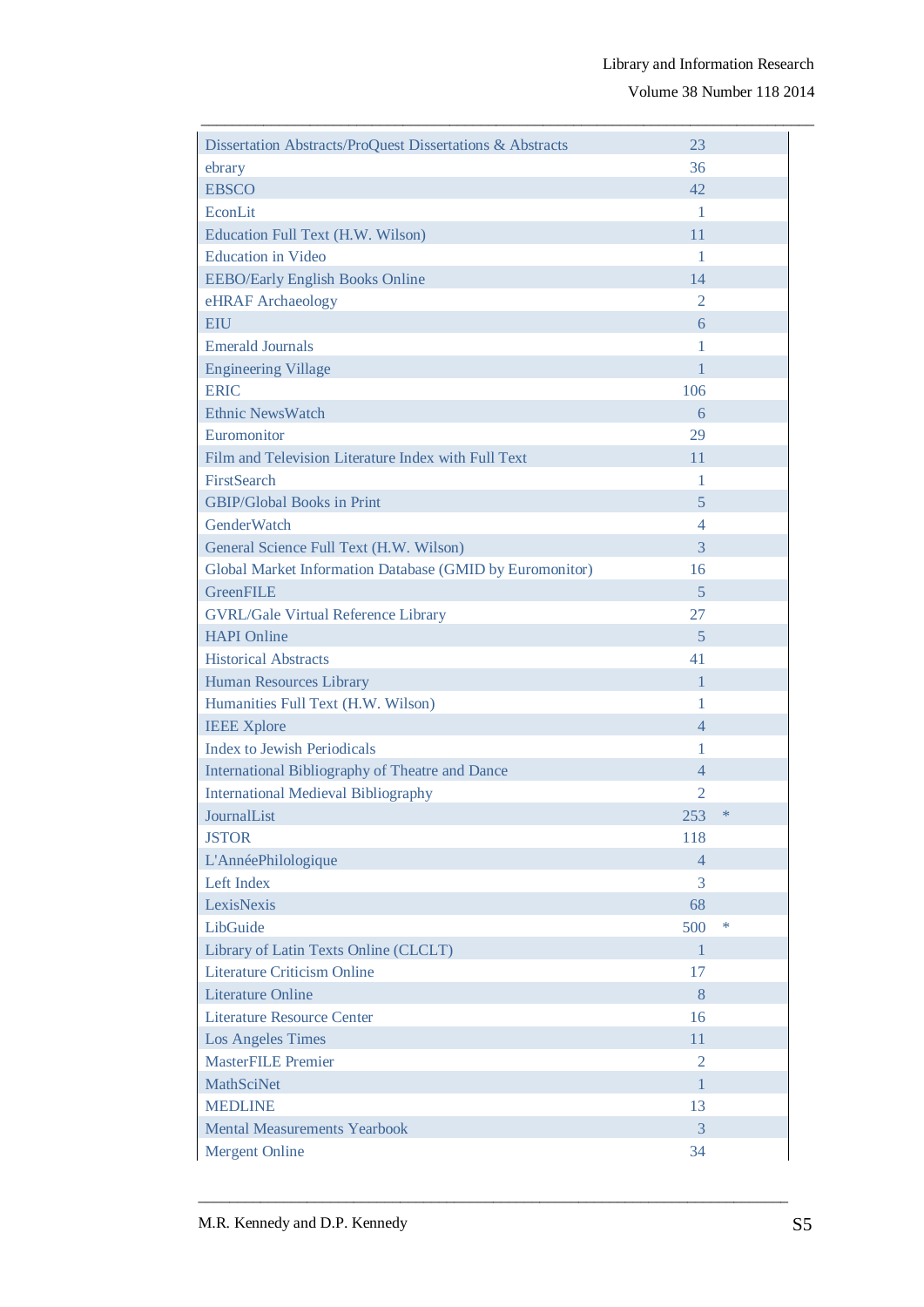Volume 38 Number 118 2014

| <b>MLA</b> International Bibliography                   | 41             |        |
|---------------------------------------------------------|----------------|--------|
| Morningstar Investment Research Center                  | 8              |        |
| <b>Music Index</b>                                      | 4              |        |
| <b>Music Online</b>                                     | $\overline{2}$ |        |
| <b>National Newspapers Core</b>                         | 8              |        |
| <b>New Testament Abstracts</b>                          | $\overline{2}$ |        |
| <b>New York Times</b>                                   | 5              |        |
| <b>OED/Oxford English Dictionary</b>                    | 1              |        |
| <b>Old Testament Abstracts</b>                          | $\overline{2}$ |        |
| OneSearch+                                              | 52             | *      |
| <b>Opposing Viewpoints in Context</b>                   | 8              |        |
| Oxford Art Online                                       | 4              |        |
| <b>Oxford Biblical Studies Online</b>                   | 3              |        |
| <b>Oxford Bibliographies</b>                            | 1              |        |
| <b>Oxford Islamic Studies Online</b>                    | 3              |        |
| <b>Oxford Reference</b>                                 | 4              |        |
| <b>Past Masters</b>                                     | $\overline{2}$ |        |
| <b>Periodicals Archive Online</b>                       | $\overline{2}$ |        |
| Philosopher's Index                                     | 5              |        |
| <b>Project MUSE</b>                                     | 11             |        |
| ProQuest                                                | 52             |        |
| <b>ProQuest Historical Newspapers</b>                   | 1              |        |
| <b>ProQuest Historical Newspapers</b>                   | 18             |        |
| <b>ProQuest Religion</b>                                | 15             |        |
| <b>ProQuest Research Library</b>                        | 12             |        |
| <b>ProQuest Statistical Insight</b>                     | 5              |        |
| <b>PsycCRITIQUES</b>                                    | 1              |        |
| <b>PsycINFO</b>                                         | 66             |        |
| PubMed                                                  | 7              |        |
| <b>RDS</b> Business Suite                               | 1              |        |
| Reader's Guide Full Text Mega (H.W. Wilson)             | 1              |        |
| Religious and Theological Abstracts                     | 5              |        |
| <b>Research Databases</b>                               | 104            | $\ast$ |
| <b>Research Insight</b>                                 | 1              |        |
| <b>SAGE</b>                                             | 23             |        |
| <b>ScienceDirect</b>                                    | 16             |        |
| <b>Serials Directory</b>                                | 3              |        |
| <b>Shakespeare Collection</b>                           | 1              |        |
| SimplyMap                                               | 14             |        |
| Social and Cultural History: Letters and Diaries Online | 1              |        |
| <b>Social Sciences Citation Index</b>                   | 5              |        |
| Social Sciences Full Text (H.W. Wilson)                 | 8              |        |
| Sociological Abstracts                                  | 44             |        |
| <b>SPORTDiscus with Full Text</b>                       | 12             |        |
| SpringerLink                                            | 5              |        |
| TableBase (RDS Business Suite)                          | 3              |        |

\_\_\_\_\_\_\_\_\_\_\_\_\_\_\_\_\_\_\_\_\_\_\_\_\_\_\_\_\_\_\_\_\_\_\_\_\_\_\_\_\_\_\_\_\_\_\_\_\_\_\_\_\_\_\_\_\_\_\_\_\_\_\_\_\_\_\_\_\_\_\_\_\_\_\_\_

\_\_\_\_\_\_\_\_\_\_\_\_\_\_\_\_\_\_\_\_\_\_\_\_\_\_\_\_\_\_\_\_\_\_\_\_\_\_\_\_\_\_\_\_\_\_\_\_\_\_\_\_\_\_\_\_\_\_\_\_\_\_\_\_\_\_\_\_\_\_\_\_\_\_\_\_\_\_\_